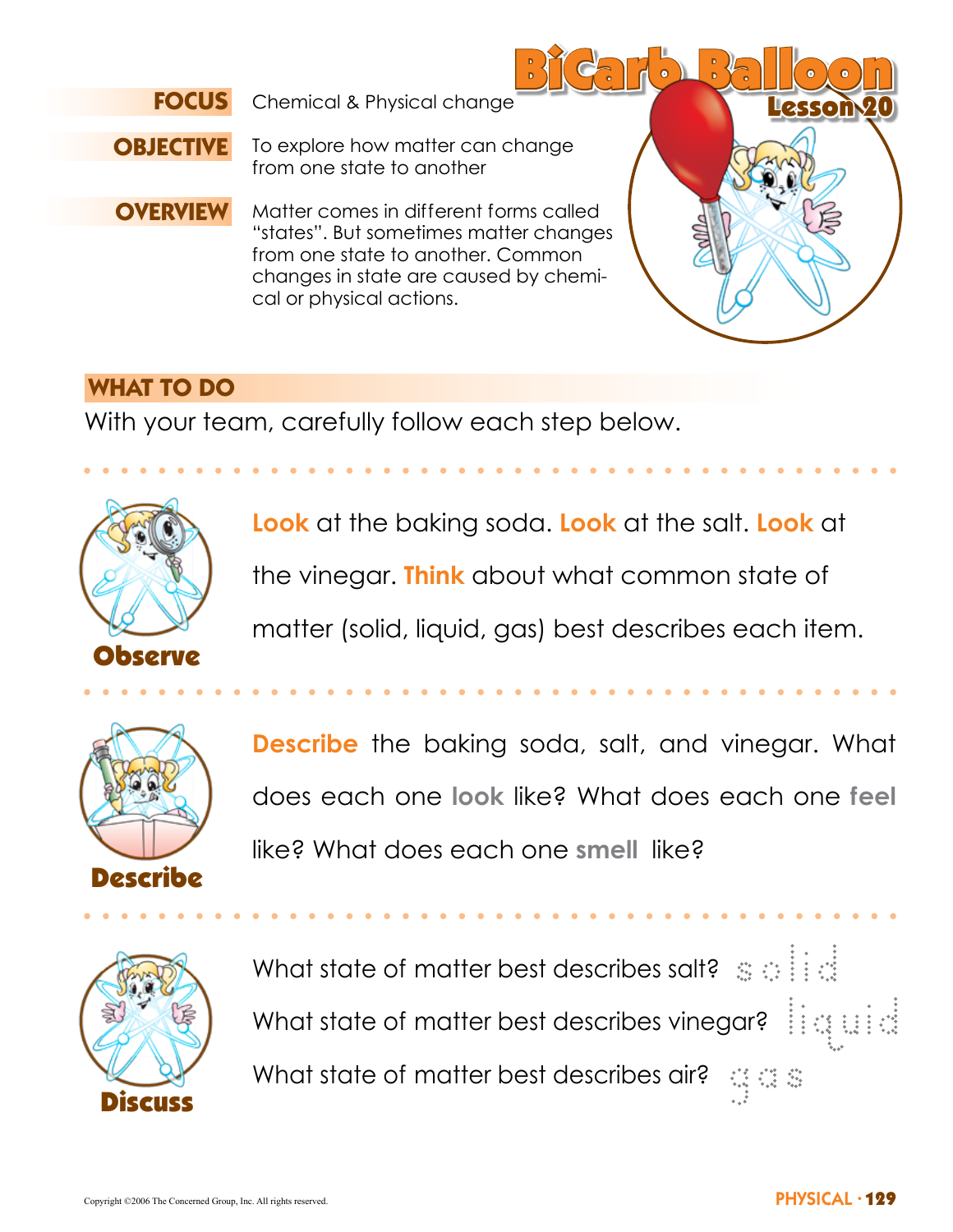

### **READ THE STORY**

**Matter** comes in different states (solid, liquid, gas). But sometimes matter can change from one state to another. Read the story below to find out more.

# **Changes in Matter**

## **Matter may change from one state to another.**

A solid may turn into a liquid. A liquid may turn into a gas. Such changes happen all the time. Common changes in state are caused by chemical or physical actions.



# **This is a chemical change. A chemical action may change matter.**

There are many kinds of chemical actions like rotting, rusting, and burning. These actions make different substances.

For instance, mixing baking soda (sodium bicarbonate) with vinegar (acetic acid) creates carbon dioxide (C0 $_{_2}$ ). The *solid* and the *liquid* combine to make a *gas*.



# **This is a physical change. A physical action may change matter.**

There are many kinds of physical actions like cutting, melting, freezing, or boiling. These can make matter change states.

## **Boiling can create physical change.**

Heating water makes it boil. When water boils, it turns into a type of gas (steam). The matter changes from liquid to gas.



# **Changes happen all the time. Changes in matter can be natural.**

Unprotected iron rusts over time (chemical change). Cold weather can turn liquid water to solid ice (physical change).

# **Changes can also be caused by people.**

Scientists combine chemicals and other ingredients to create many useful items — from plastic spoons to airplane parts!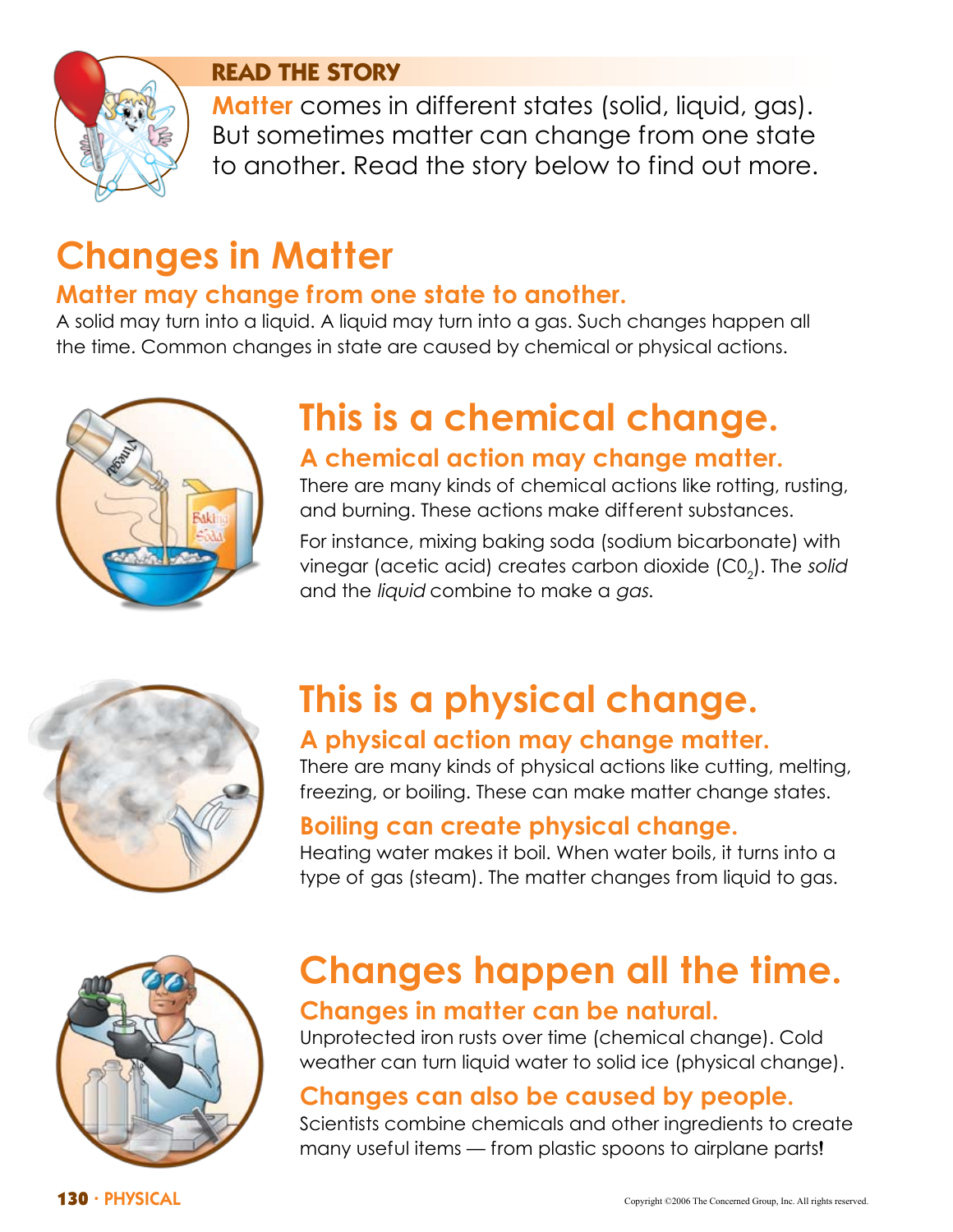### **WHAT I LEARNED** - part 1

Discuss the story with your team, then answer the questions below.



Copyright ©2006 The Concerned Group, Inc. All rights reserved.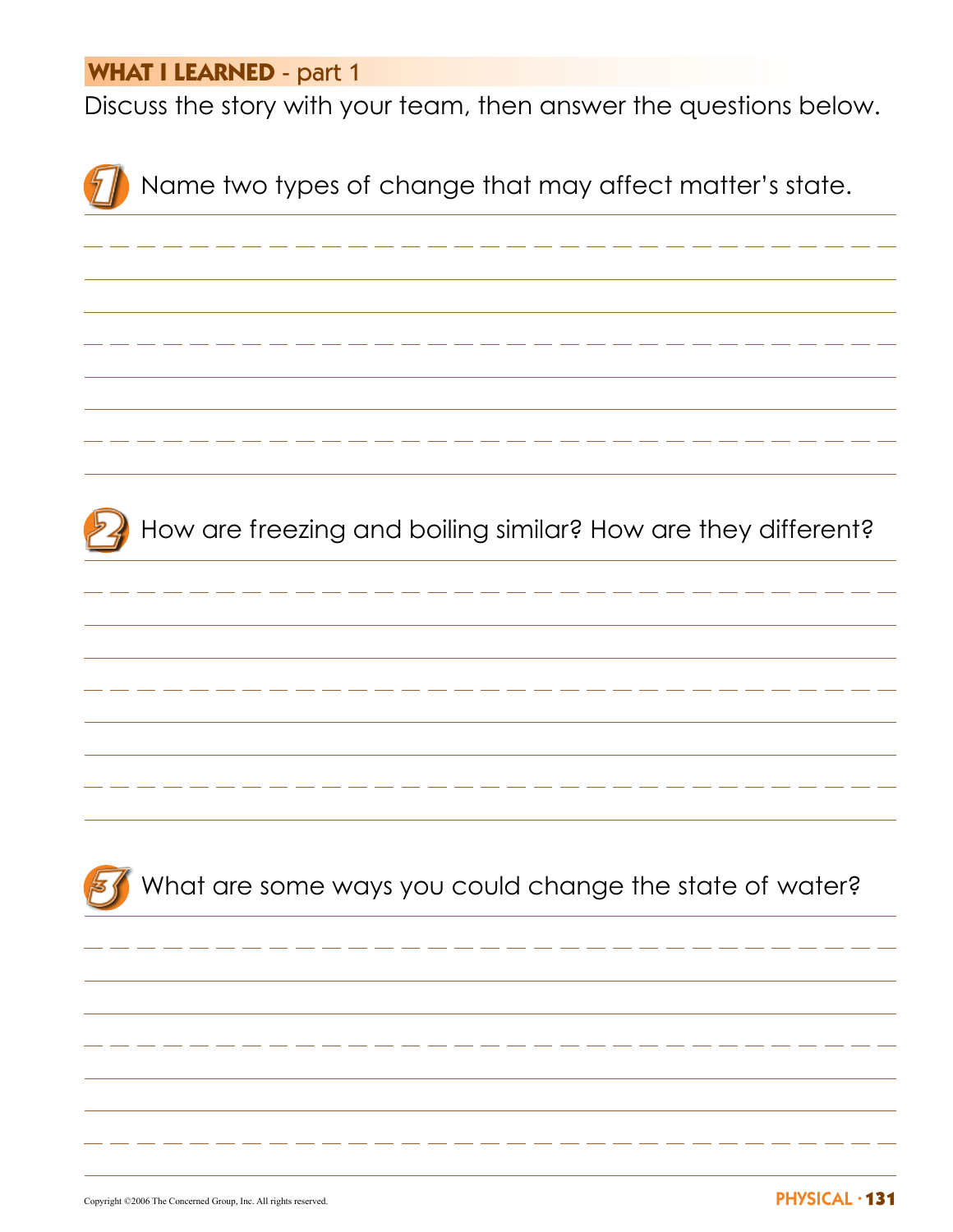

## **DO THE ACTIVITY**

Working with your research team, carefully follow each step below. Before you start, be sure you know the **safety rules** for this activity.





**Examine** the salt, baking soda, and vinegar. **Discuss** which state of matter (solid, liquid, or gas) best describes each item. **Pour** a little salt into one balloon.



**Pour** an inch of vinegar into the tube. **Attach** the balloon to the top of the tube. Now quickly **tip** the balloon so the salt falls in the tube. **Observe** what happens.



**Empty** the tube and **rinse** with clean water. Now **pour** a little baking soda in the other balloon. **Repeat** step 2. Carefully **observe** what happens.



**Compare** steps 2 and 3. **Discuss** what states of matter were shown in each step. **Compare** your observations with those of other research teams.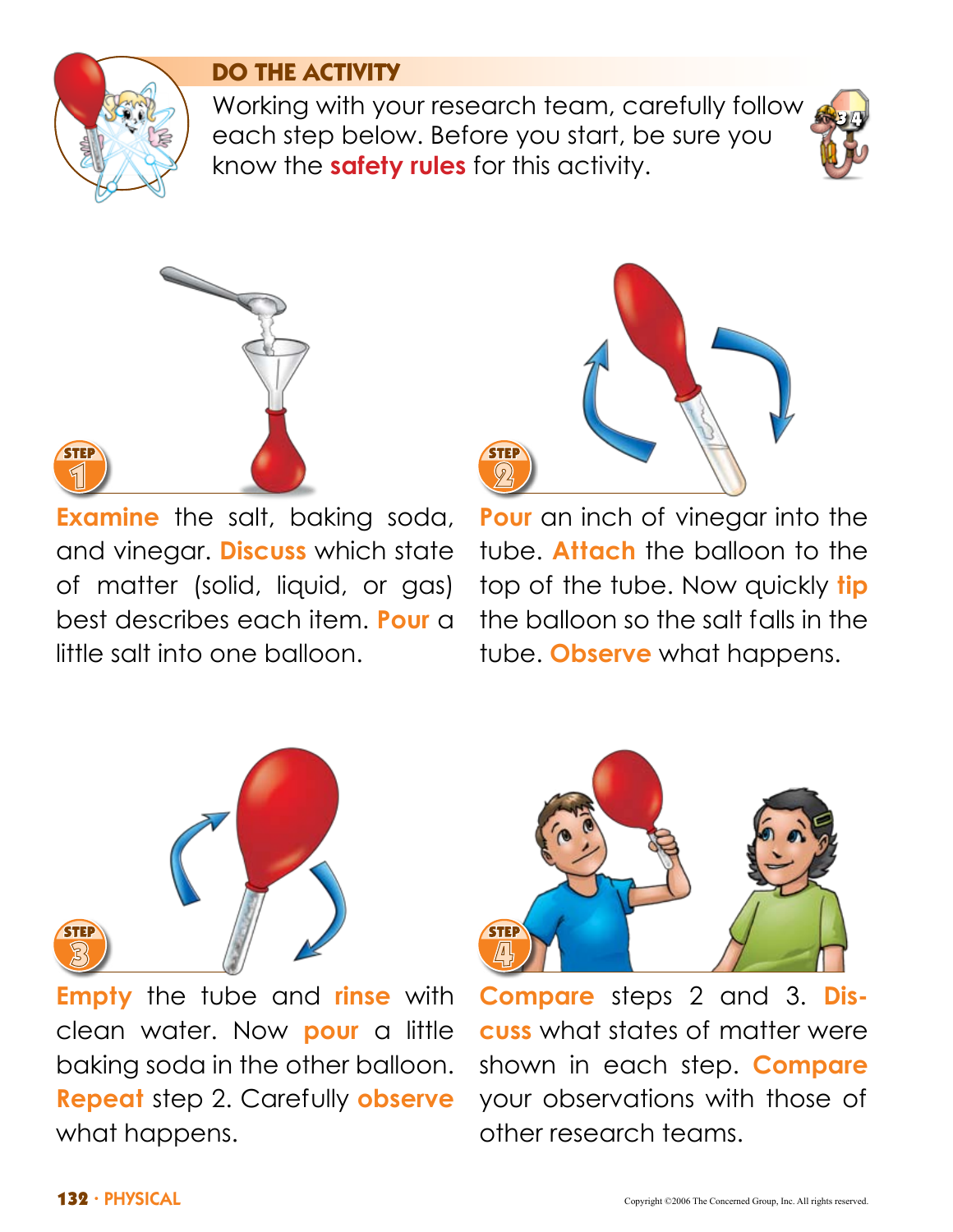### **WHAT I LEARNED** - part 2

Discuss the activity with your team, then answer the questions below.